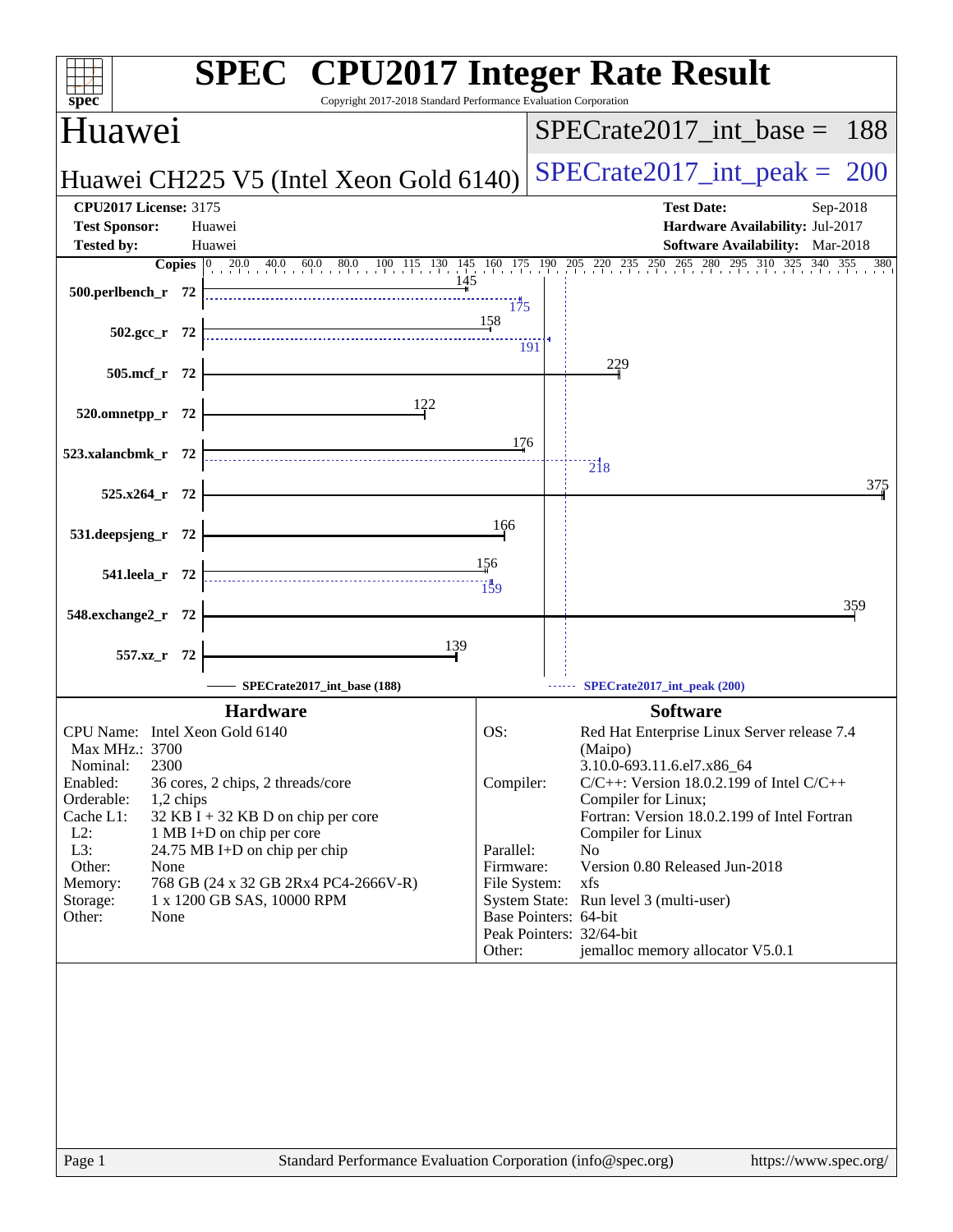

Copyright 2017-2018 Standard Performance Evaluation Corporation

# Huawei

### [SPECrate2017\\_int\\_base =](http://www.spec.org/auto/cpu2017/Docs/result-fields.html#SPECrate2017intbase) 188

Huawei CH225 V5 (Intel Xeon Gold  $6140$ ) [SPECrate2017\\_int\\_peak =](http://www.spec.org/auto/cpu2017/Docs/result-fields.html#SPECrate2017intpeak) 200

**[CPU2017 License:](http://www.spec.org/auto/cpu2017/Docs/result-fields.html#CPU2017License)** 3175 **[Test Date:](http://www.spec.org/auto/cpu2017/Docs/result-fields.html#TestDate)** Sep-2018 **[Test Sponsor:](http://www.spec.org/auto/cpu2017/Docs/result-fields.html#TestSponsor)** Huawei **[Hardware Availability:](http://www.spec.org/auto/cpu2017/Docs/result-fields.html#HardwareAvailability)** Jul-2017 **[Tested by:](http://www.spec.org/auto/cpu2017/Docs/result-fields.html#Testedby)** Huawei **[Software Availability:](http://www.spec.org/auto/cpu2017/Docs/result-fields.html#SoftwareAvailability)** Mar-2018

#### **[Results Table](http://www.spec.org/auto/cpu2017/Docs/result-fields.html#ResultsTable)**

|                           |               |                |                      | <b>Base</b>    |       |                |       |               |                |              | <b>Peak</b>    |              |                |              |
|---------------------------|---------------|----------------|----------------------|----------------|-------|----------------|-------|---------------|----------------|--------------|----------------|--------------|----------------|--------------|
| <b>Benchmark</b>          | <b>Copies</b> | <b>Seconds</b> | <b>Ratio</b>         | <b>Seconds</b> | Ratio | <b>Seconds</b> | Ratio | <b>Copies</b> | <b>Seconds</b> | <b>Ratio</b> | <b>Seconds</b> | <b>Ratio</b> | <b>Seconds</b> | <b>Ratio</b> |
| $500.$ perlbench_r        | 72            | 786            | 146                  | 790            | 145   | 793            | 145   | 72            | 657            | 175          | 657            | 74           | 654            | 175          |
| $502.\text{gcc\_r}$       | 72            | 646            | 158                  | 643            | 159   | 644            | 158   | 72            | 534            | 191          | 534            | 191          | 534            | 191          |
| $505$ .mcf r              | 72            | 509            | 228                  | 507            | 229   | 509            | 229   | 72            | 509            | 228          | 507            | 229          | 509            | 229          |
| 520.omnetpp_r             | 72            | 774            | 122                  | 773            | 122   | 777            | 122   | 72            | 774            | 122          | 773            | 122          | 777            | 122          |
| 523.xalancbmk r           | 72            | 431            | 176                  | 429            | 177   | 432            | 176   | 72            | 348            | 218          | 348            | 219          | 348            | 218          |
| 525.x264 r                | 72            | 336            | 375                  | 337            | 374   | 336            | 375   | 72            | 336            | 375          | 337            | 374          | 336            | 375          |
| 531.deepsjeng_r           | 72            | 498            | 166                  | 497            | 166   | 496            | 166   | 72            | 498            | 166          | 497            | 166          | 496            | 166          |
| 541.leela r               | 72            | 767            | 156                  | 762            | 156   | 761            | 157   | 72            | 755            | 158          | 749            | 159          | 750            | <u>159</u>   |
| 548.exchange2_r           | 72            | 525            | 359                  | 526            | 359   | 525            | 359   | 72            | 525            | 359          | 526            | 359          | 525            | <u>359</u>   |
| 557.xz r                  | 72            | 558            | 139                  | 556            | 140   | 560            | 139   | 72            | 558            | <u>139</u>   | 556            | 140          | 560            | 139          |
| $SPECrate2017$ int base = |               |                | 188                  |                |       |                |       |               |                |              |                |              |                |              |
| $C1 = C2 + C3 + C4 + C5$  |               | . .            | $\sim$ $\sim$ $\sim$ |                |       |                |       |               |                |              |                |              |                |              |

**[SPECrate2017\\_int\\_peak =](http://www.spec.org/auto/cpu2017/Docs/result-fields.html#SPECrate2017intpeak) 200**

Results appear in the [order in which they were run](http://www.spec.org/auto/cpu2017/Docs/result-fields.html#RunOrder). Bold underlined text [indicates a median measurement](http://www.spec.org/auto/cpu2017/Docs/result-fields.html#Median).

#### **[Submit Notes](http://www.spec.org/auto/cpu2017/Docs/result-fields.html#SubmitNotes)**

 The numactl mechanism was used to bind copies to processors. The config file option 'submit' was used to generate numactl commands to bind each copy to a specific processor. For details, please see the config file.

### **[Operating System Notes](http://www.spec.org/auto/cpu2017/Docs/result-fields.html#OperatingSystemNotes)**

Stack size set to unlimited using "ulimit -s unlimited"

#### **[General Notes](http://www.spec.org/auto/cpu2017/Docs/result-fields.html#GeneralNotes)**

Environment variables set by runcpu before the start of the run: LD\_LIBRARY\_PATH = "/spec2017/lib/ia32:/spec2017/lib/intel64:/spec2017/je5.0.1-32:/spec2017/je5.0.1-64" Binaries compiled on a system with 1x Intel Core i7-6700K CPU + 32GB RAM memory using Redhat Enterprise Linux 7.5 Transparent Huge Pages enabled by default Prior to runcpu invocation Filesystem page cache synced and cleared with: sync; echo 3> /proc/sys/vm/drop\_caches runcpu command invoked through numactl i.e.: numactl --interleave=all runcpu <etc> Yes: The test sponsor attests, as of date of publication, that CVE-2017-5754 (Meltdown) is mitigated in the system as tested and documented. Yes: The test sponsor attests, as of date of publication, that CVE-2017-5753 (Spectre variant 1) is mitigated in the system as tested and documented. Yes: The test sponsor attests, as of date of publication, that CVE-2017-5715 (Spectre variant 2)

**(Continued on next page)**

| Page 2 | Standard Performance Evaluation Corporation (info@spec.org) | https://www.spec.org/ |
|--------|-------------------------------------------------------------|-----------------------|
|--------|-------------------------------------------------------------|-----------------------|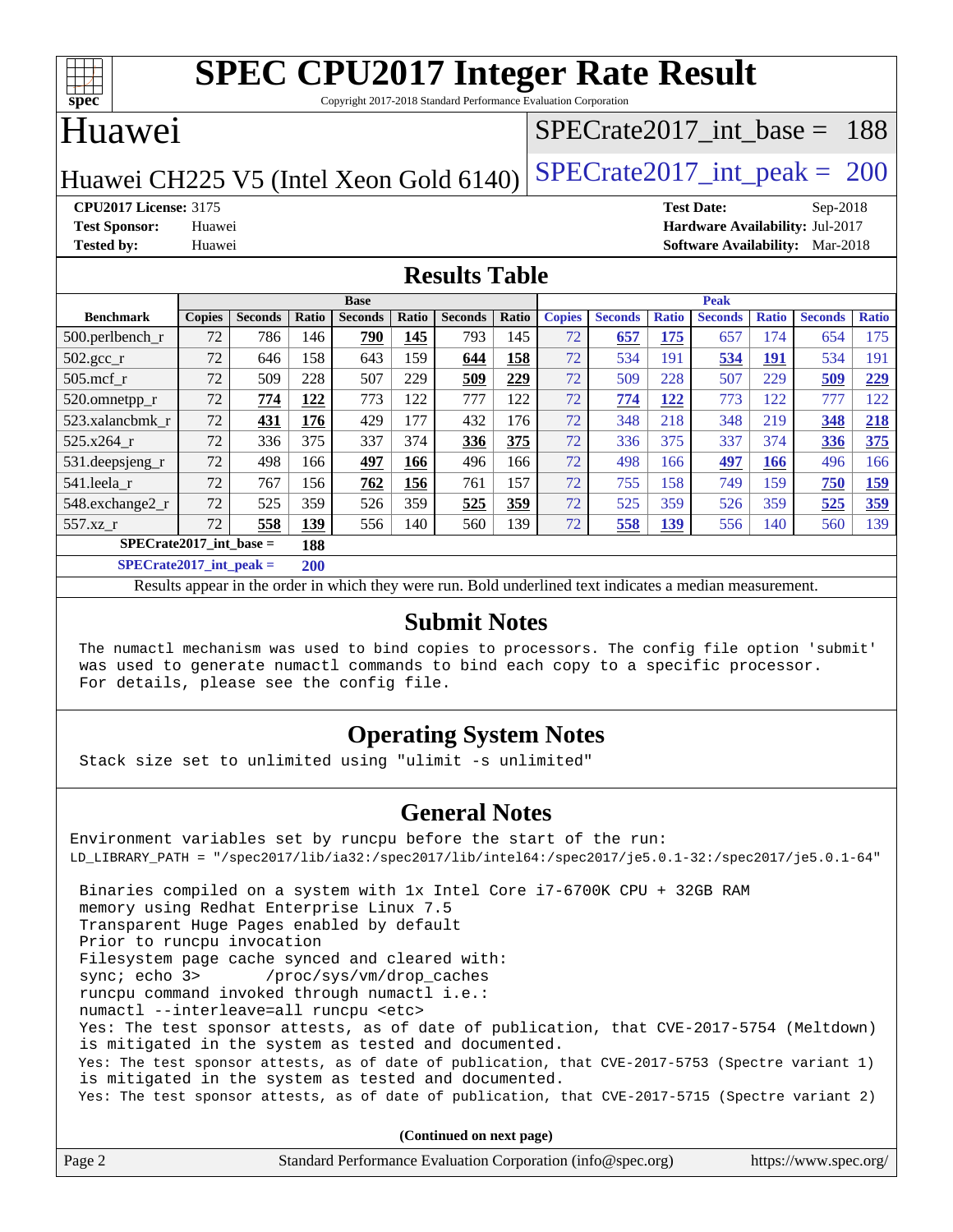

Copyright 2017-2018 Standard Performance Evaluation Corporation

## Huawei

[SPECrate2017\\_int\\_base =](http://www.spec.org/auto/cpu2017/Docs/result-fields.html#SPECrate2017intbase) 188

## Huawei CH225 V5 (Intel Xeon Gold  $6140$ ) [SPECrate2017\\_int\\_peak =](http://www.spec.org/auto/cpu2017/Docs/result-fields.html#SPECrate2017intpeak) 200

**[Tested by:](http://www.spec.org/auto/cpu2017/Docs/result-fields.html#Testedby)** Huawei **[Software Availability:](http://www.spec.org/auto/cpu2017/Docs/result-fields.html#SoftwareAvailability)** Mar-2018

**[CPU2017 License:](http://www.spec.org/auto/cpu2017/Docs/result-fields.html#CPU2017License)** 3175 **[Test Date:](http://www.spec.org/auto/cpu2017/Docs/result-fields.html#TestDate)** Sep-2018 **[Test Sponsor:](http://www.spec.org/auto/cpu2017/Docs/result-fields.html#TestSponsor)** Huawei **[Hardware Availability:](http://www.spec.org/auto/cpu2017/Docs/result-fields.html#HardwareAvailability)** Jul-2017

#### **[General Notes \(Continued\)](http://www.spec.org/auto/cpu2017/Docs/result-fields.html#GeneralNotes)**

 is mitigated in the system as tested and documented. jemalloc, a general purpose malloc implementation built with the RedHat Enterprise 7.5, and the system compiler gcc 4.8.5 sources available from jemalloc.net or <https://github.com/jemalloc/jemalloc/releases>

#### **[Platform Notes](http://www.spec.org/auto/cpu2017/Docs/result-fields.html#PlatformNotes)**

 BIOS configuration: Power Policy Set to Performance SNC Set to Enabled IMC Interleaving Set to 1-way Interleave XPT Prefetch Set to Enabled Sysinfo program /spec2017/bin/sysinfo Rev: r5797 of 2017-06-14 96c45e4568ad54c135fd618bcc091c0f running on localhost.localdomain Fri Sep 28 22:34:55 2018 SUT (System Under Test) info as seen by some common utilities. For more information on this section, see <https://www.spec.org/cpu2017/Docs/config.html#sysinfo> From /proc/cpuinfo model name : Intel(R) Xeon(R) Gold 6140 CPU @ 2.30GHz 2 "physical id"s (chips) 72 "processors" cores, siblings (Caution: counting these is hw and system dependent. The following excerpts from /proc/cpuinfo might not be reliable. Use with caution.) cpu cores : 18 siblings : 36 physical 0: cores 0 1 2 3 4 8 9 10 11 16 17 18 19 20 24 25 26 27 physical 1: cores 0 1 2 3 4 8 9 10 11 16 17 18 19 20 24 25 26 27 From lscpu: Architecture: x86\_64 CPU op-mode(s): 32-bit, 64-bit<br>Byte Order: Little Endian Little Endian  $CPU(s):$  72 On-line CPU(s) list: 0-71 Thread(s) per core: 2 Core(s) per socket: 18 Socket(s): 2 NUMA node(s): 4 Vendor ID: GenuineIntel CPU family: 6 Model: 85 Model name: Intel(R) Xeon(R) Gold 6140 CPU @ 2.30GHz Stepping: 4 **(Continued on next page)**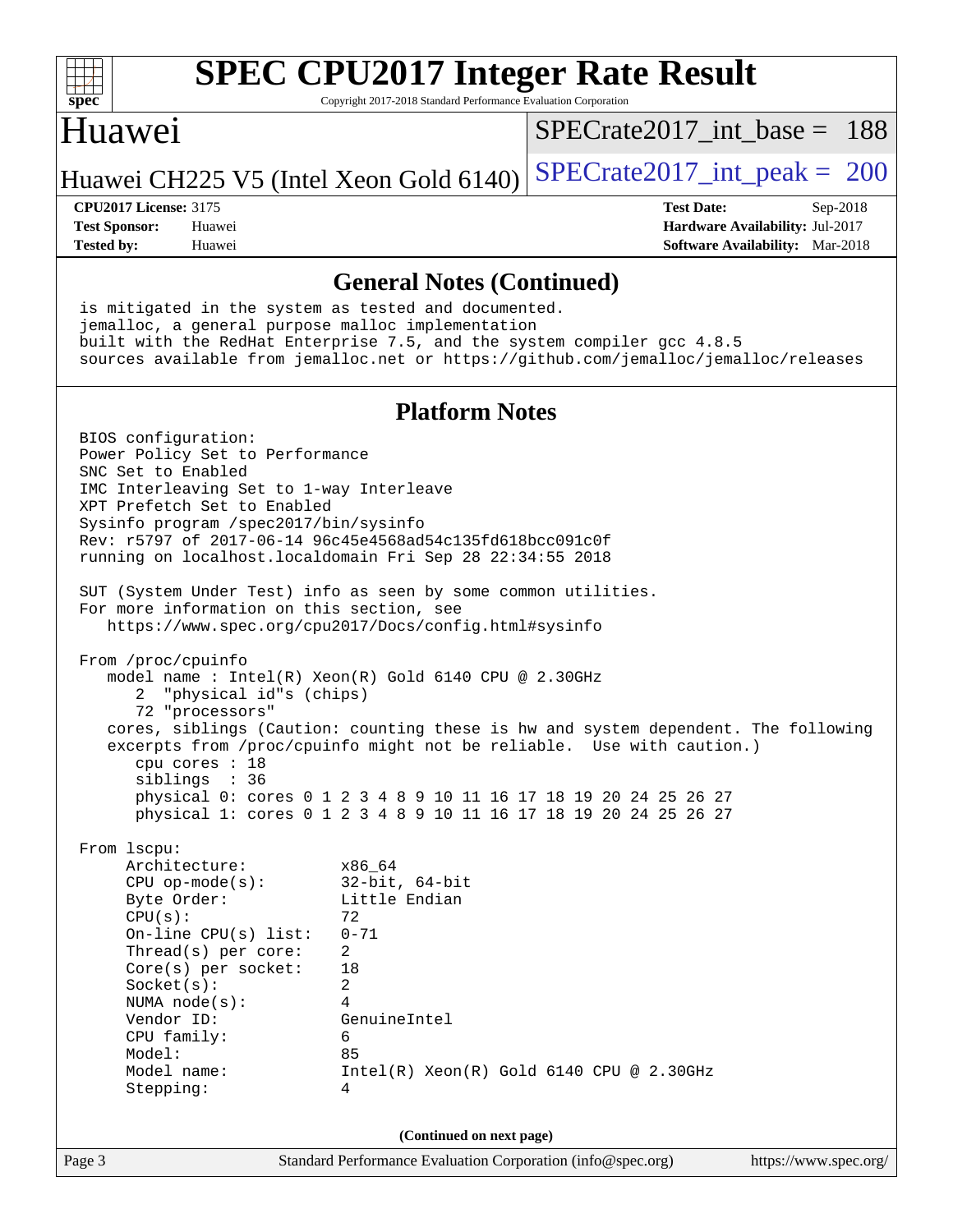

Copyright 2017-2018 Standard Performance Evaluation Corporation

# Huawei

[SPECrate2017\\_int\\_base =](http://www.spec.org/auto/cpu2017/Docs/result-fields.html#SPECrate2017intbase) 188

Huawei CH225 V5 (Intel Xeon Gold 6140) SPECrate 2017\_int\_peak = 200

**[CPU2017 License:](http://www.spec.org/auto/cpu2017/Docs/result-fields.html#CPU2017License)** 3175 **[Test Date:](http://www.spec.org/auto/cpu2017/Docs/result-fields.html#TestDate)** Sep-2018 **[Test Sponsor:](http://www.spec.org/auto/cpu2017/Docs/result-fields.html#TestSponsor)** Huawei **[Hardware Availability:](http://www.spec.org/auto/cpu2017/Docs/result-fields.html#HardwareAvailability)** Jul-2017 **[Tested by:](http://www.spec.org/auto/cpu2017/Docs/result-fields.html#Testedby)** Huawei **[Software Availability:](http://www.spec.org/auto/cpu2017/Docs/result-fields.html#SoftwareAvailability)** Mar-2018

### **[Platform Notes \(Continued\)](http://www.spec.org/auto/cpu2017/Docs/result-fields.html#PlatformNotes)**

| Virtualization:<br>Lld cache:                          | $VT - x$<br>32K                                                                                                                                                        |                       |
|--------------------------------------------------------|------------------------------------------------------------------------------------------------------------------------------------------------------------------------|-----------------------|
| Lli cache:                                             | 32K                                                                                                                                                                    |                       |
| L2 cache:                                              | 1024K                                                                                                                                                                  |                       |
| L3 cache:                                              | 25344K                                                                                                                                                                 |                       |
| NUMA $node0$ $CPU(s):$                                 | $0-2, 5, 6, 9, 10, 14, 15, 36-38, 41, 42, 45, 46, 50, 51$                                                                                                              |                       |
| NUMA nodel CPU(s):                                     | 3, 4, 7, 8, 11-13, 16, 17, 39, 40, 43, 44, 47-49, 52, 53                                                                                                               |                       |
| NUMA node2 CPU(s):<br>NUMA node3 CPU(s):               | 18-20, 23, 24, 27, 28, 32, 33, 54-56, 59, 60, 63, 64, 68, 69<br>21, 22, 25, 26, 29-31, 34, 35, 57, 58, 61, 62, 65-67, 70, 71                                           |                       |
| Flags:                                                 | fpu vme de pse tsc msr pae mce cx8 apic sep mtrr pge mca cmov                                                                                                          |                       |
|                                                        | pat pse36 clflush dts acpi mmx fxsr sse sse2 ss ht tm pbe syscall nx pdpelgb rdtscp                                                                                    |                       |
|                                                        | lm constant_tsc art arch_perfmon pebs bts rep_good nopl xtopology nonstop_tsc                                                                                          |                       |
|                                                        | aperfmperf eagerfpu pni pclmulgdq dtes64 ds_cpl vmx smx est tm2 ssse3 fma cx16 xtpr                                                                                    |                       |
|                                                        | pdcm pcid dca sse4_1 sse4_2 x2apic movbe popcnt tsc_deadline_timer aes xsave avx                                                                                       |                       |
|                                                        | f16c rdrand lahf_lm abm 3dnowprefetch epb cat_13 cdp_13 invpcid_single intel_pt                                                                                        |                       |
|                                                        | spec_ctrl ibpb_support tpr_shadow vnmi flexpriority ept vpid fsgsbase tsc_adjust<br>bmil hle avx2 smep bmi2 erms invpcid rtm cqm mpx rdt_a avx512f avx512dq rdseed adx |                       |
|                                                        | smap clflushopt clwb avx512cd avx512bw avx512vl xsaveopt xsavec xgetbvl cqm_llc                                                                                        |                       |
|                                                        | cqm_occup_llc cqm_mbm_total cqm_mbm_local dtherm ida arat pln pts                                                                                                      |                       |
| /proc/cpuinfo cache data<br>cache size : 25344 KB      |                                                                                                                                                                        |                       |
|                                                        | From numactl --hardware WARNING: a numactl 'node' might or might not correspond to a                                                                                   |                       |
| physical chip.                                         |                                                                                                                                                                        |                       |
| available: $4$ nodes $(0-3)$                           |                                                                                                                                                                        |                       |
| node 0 size: 194741 MB                                 | node 0 cpus: 0 1 2 5 6 9 10 14 15 36 37 38 41 42 45 46 50 51                                                                                                           |                       |
| node 0 free: 189639 MB                                 |                                                                                                                                                                        |                       |
|                                                        | node 1 cpus: 3 4 7 8 11 12 13 16 17 39 40 43 44 47 48 49 52 53                                                                                                         |                       |
| node 1 size: 196608 MB                                 |                                                                                                                                                                        |                       |
| node 1 free: 192063 MB                                 |                                                                                                                                                                        |                       |
|                                                        | node 2 cpus: 18 19 20 23 24 27 28 32 33 54 55 56 59 60 63 64 68 69                                                                                                     |                       |
| node 2 size: 196608 MB<br>node 2 free: 189110 MB       |                                                                                                                                                                        |                       |
|                                                        | node 3 cpus: 21 22 25 26 29 30 31 34 35 57 58 61 62 65 66 67 70 71                                                                                                     |                       |
| node 3 size: 196608 MB                                 |                                                                                                                                                                        |                       |
| node 3 free: 192190 MB                                 |                                                                                                                                                                        |                       |
| node distances:                                        |                                                                                                                                                                        |                       |
| 3<br>node<br>0<br>1<br>2<br>10<br>11<br>21<br>21<br>0: |                                                                                                                                                                        |                       |
| 1:<br>11<br>10<br>21<br>21                             |                                                                                                                                                                        |                       |
| 2:<br>21<br>21<br>10<br>11                             |                                                                                                                                                                        |                       |
| 3:<br>21<br>21<br>11<br>10                             |                                                                                                                                                                        |                       |
|                                                        |                                                                                                                                                                        |                       |
|                                                        | (Continued on next page)                                                                                                                                               |                       |
| Page 4                                                 | Standard Performance Evaluation Corporation (info@spec.org)                                                                                                            | https://www.spec.org/ |
|                                                        |                                                                                                                                                                        |                       |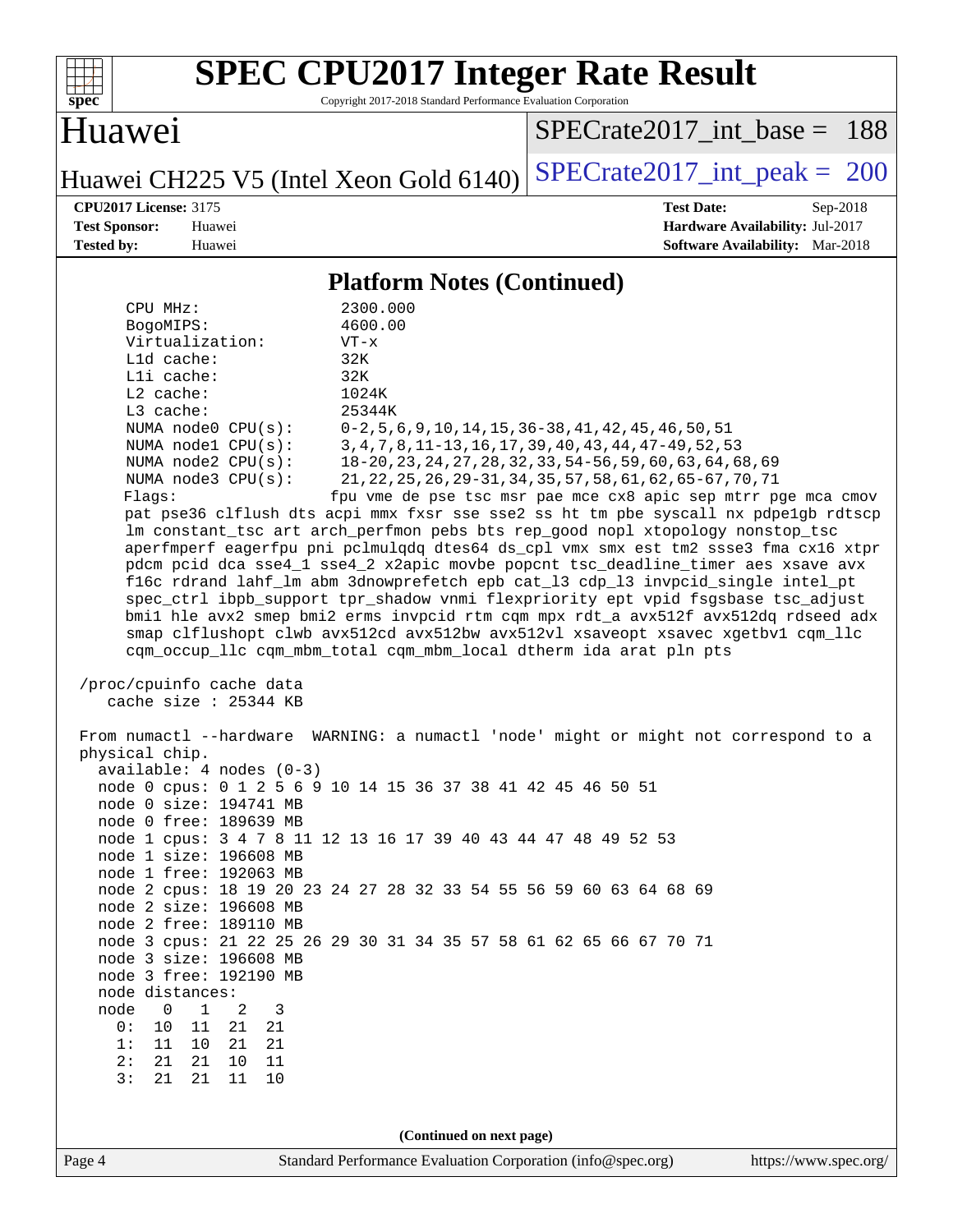| <b>SPEC CPU2017 Integer Rate Result</b><br>$s\overline{pec}$<br>Copyright 2017-2018 Standard Performance Evaluation Corporation                                                                                                                                                                                                                                                                                                                                                                                     |                                                                                                       |
|---------------------------------------------------------------------------------------------------------------------------------------------------------------------------------------------------------------------------------------------------------------------------------------------------------------------------------------------------------------------------------------------------------------------------------------------------------------------------------------------------------------------|-------------------------------------------------------------------------------------------------------|
| Huawei                                                                                                                                                                                                                                                                                                                                                                                                                                                                                                              | $SPECrate2017$ int base = 188                                                                         |
| Huawei CH225 V5 (Intel Xeon Gold 6140)                                                                                                                                                                                                                                                                                                                                                                                                                                                                              | $SPECrate2017\_int\_peak = 200$                                                                       |
| <b>CPU2017 License: 3175</b><br><b>Test Sponsor:</b><br>Huawei<br><b>Tested by:</b><br>Huawei                                                                                                                                                                                                                                                                                                                                                                                                                       | <b>Test Date:</b><br>$Sep-2018$<br>Hardware Availability: Jul-2017<br>Software Availability: Mar-2018 |
| <b>Platform Notes (Continued)</b>                                                                                                                                                                                                                                                                                                                                                                                                                                                                                   |                                                                                                       |
| From /proc/meminfo<br>MemTotal:<br>790510360 kB<br>HugePages_Total:<br>0<br>Hugepagesize:<br>2048 kB                                                                                                                                                                                                                                                                                                                                                                                                                |                                                                                                       |
| From /etc/*release* /etc/*version*<br>os-release:<br>NAME="Red Hat Enterprise Linux Server"<br>VERSION="7.4 (Maipo)"<br>ID="rhel"<br>ID LIKE="fedora"<br>VARIANT="Server"<br>VARIANT ID="server"<br>VERSION_ID="7.4"<br>PRETTY_NAME="Red Hat Enterprise Linux Server 7.4 (Maipo)"<br>redhat-release: Red Hat Enterprise Linux Server release 7.4 (Maipo)<br>system-release: Red Hat Enterprise Linux Server release 7.4 (Maipo)<br>system-release-cpe: cpe:/o:redhat:enterprise_linux:7.4:ga:server<br>uname $-a$ : |                                                                                                       |
| Linux localhost.localdomain 3.10.0-693.11.6.el7.x86_64 #1 SMP Thu Dec 28 14:23:39 EST<br>2017 x86_64 x86_64 x86_64 GNU/Linux<br>run-level 3 Sep 28 22:34                                                                                                                                                                                                                                                                                                                                                            |                                                                                                       |
| SPEC is set to: /spec2017<br>Size Used Avail Use% Mounted on<br>Filesystem<br>Type<br>$/\text{dev/sda2}$<br>720G 131G 589G 19% /<br>xfs                                                                                                                                                                                                                                                                                                                                                                             |                                                                                                       |
| Additional information from dmidecode follows. WARNING: Use caution when you interpret<br>this section. The 'dmidecode' program reads system data which is "intended to allow<br>hardware to be accurately determined", but the intent may not be met, as there are<br>frequent changes to hardware, firmware, and the "DMTF SMBIOS" standard.<br>BIOS INSYDE Corp. 0.80 06/27/2018<br>Memory:<br>24x Samsung M393A4K40BB2-CTD 32 GB 2 rank 2666                                                                    |                                                                                                       |
| (End of data from sysinfo program)                                                                                                                                                                                                                                                                                                                                                                                                                                                                                  |                                                                                                       |
| <b>Compiler Version Notes</b>                                                                                                                                                                                                                                                                                                                                                                                                                                                                                       |                                                                                                       |
| $500. perlbench_r(base) 502. gcc_r(base) 505. mcf_r(base) 525. x264_r(base)$<br>CC.<br>$557. xz_r(base)$                                                                                                                                                                                                                                                                                                                                                                                                            |                                                                                                       |
| icc (ICC) 18.0.2 20180210                                                                                                                                                                                                                                                                                                                                                                                                                                                                                           |                                                                                                       |
| (Continued on next page)                                                                                                                                                                                                                                                                                                                                                                                                                                                                                            |                                                                                                       |
| Page 5<br>Standard Performance Evaluation Corporation (info@spec.org)                                                                                                                                                                                                                                                                                                                                                                                                                                               | https://www.spec.org/                                                                                 |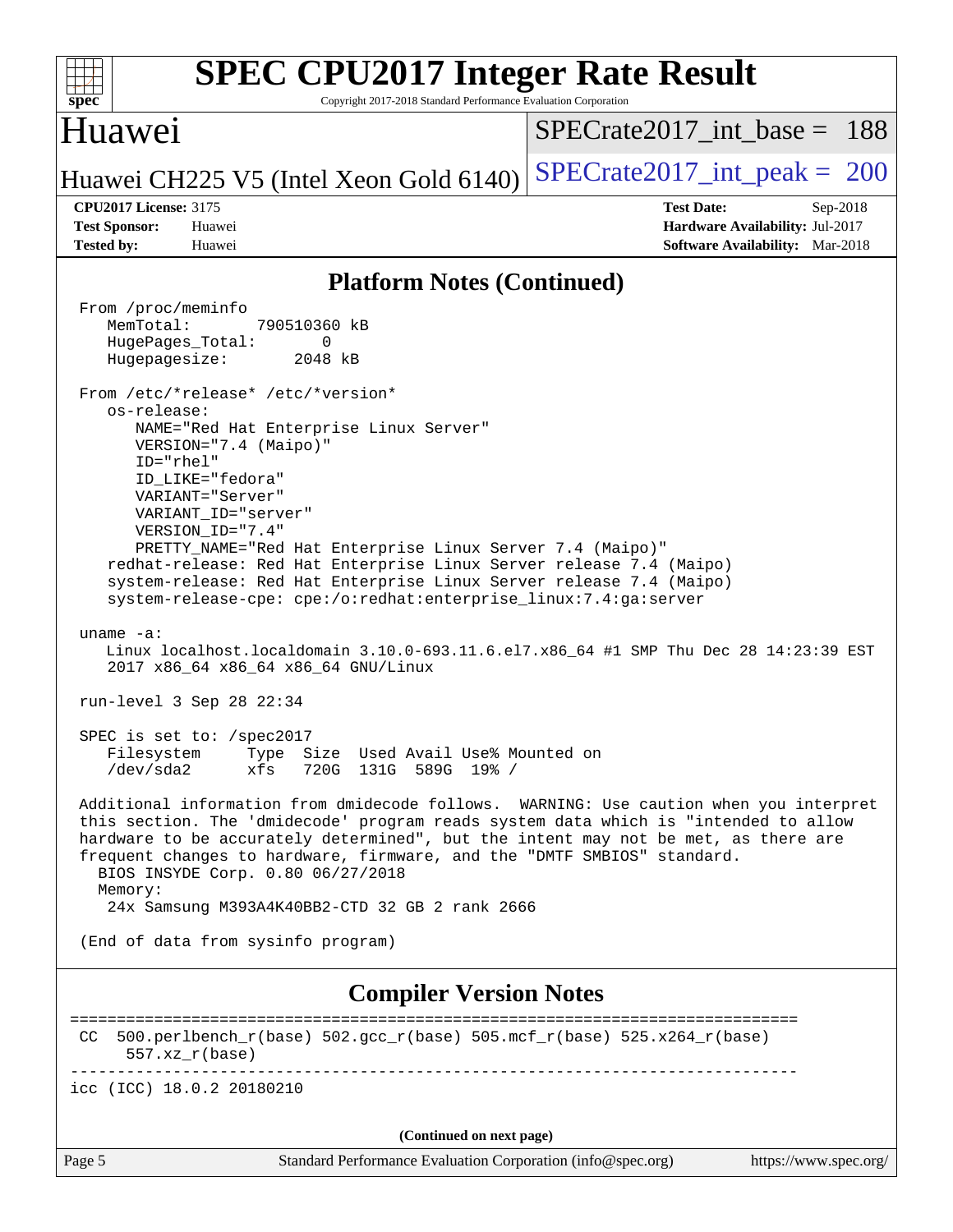

Copyright 2017-2018 Standard Performance Evaluation Corporation

## Huawei

[SPECrate2017\\_int\\_base =](http://www.spec.org/auto/cpu2017/Docs/result-fields.html#SPECrate2017intbase) 188

Huawei CH225 V5 (Intel Xeon Gold 6140) SPECrate  $2017$  int peak = 200

**[CPU2017 License:](http://www.spec.org/auto/cpu2017/Docs/result-fields.html#CPU2017License)** 3175 **[Test Date:](http://www.spec.org/auto/cpu2017/Docs/result-fields.html#TestDate)** Sep-2018 **[Test Sponsor:](http://www.spec.org/auto/cpu2017/Docs/result-fields.html#TestSponsor)** Huawei **[Hardware Availability:](http://www.spec.org/auto/cpu2017/Docs/result-fields.html#HardwareAvailability)** Jul-2017 **[Tested by:](http://www.spec.org/auto/cpu2017/Docs/result-fields.html#Testedby)** Huawei **[Software Availability:](http://www.spec.org/auto/cpu2017/Docs/result-fields.html#SoftwareAvailability)** Mar-2018

### **[Compiler Version Notes \(Continued\)](http://www.spec.org/auto/cpu2017/Docs/result-fields.html#CompilerVersionNotes)**

|     | Copyright (C) 1985-2018 Intel Corporation. All rights reserved.                                              |  |
|-----|--------------------------------------------------------------------------------------------------------------|--|
|     | ==========================                                                                                   |  |
| CC. | 500.perlbench_r(peak) 502.gcc_r(peak) 505.mcf_r(peak) 525.x264_r(peak)<br>$557. xz_r (peak)$                 |  |
|     | icc (ICC) 18.0.2 20180210<br>Copyright (C) 1985-2018 Intel Corporation. All rights reserved.                 |  |
|     | CXXC 520.omnetpp_r(base) 523.xalancbmk_r(base) 531.deepsjeng_r(base)<br>$541.$ leela_r(base)                 |  |
|     | icpc (ICC) 18.0.2 20180210<br>Copyright (C) 1985-2018 Intel Corporation. All rights reserved.                |  |
|     | CXXC 520.omnetpp_r(peak) 523.xalancbmk_r(peak) 531.deepsjeng_r(peak)<br>541.leela_r(peak)<br>--------------- |  |
|     | icpc (ICC) 18.0.2 20180210<br>Copyright (C) 1985-2018 Intel Corporation. All rights reserved.                |  |
|     | $FC 548. exchange2_r(base)$                                                                                  |  |
|     | ifort (IFORT) 18.0.2 20180210<br>Copyright (C) 1985-2018 Intel Corporation. All rights reserved.             |  |
|     | $FC$ 548. exchange $2\rr$ (peak)                                                                             |  |
|     | ifort (IFORT) 18.0.2 20180210<br>Copyright (C) 1985-2018 Intel Corporation. All rights reserved.             |  |

# **[Base Compiler Invocation](http://www.spec.org/auto/cpu2017/Docs/result-fields.html#BaseCompilerInvocation)**

[C benchmarks](http://www.spec.org/auto/cpu2017/Docs/result-fields.html#Cbenchmarks):

[icc -m64 -std=c11](http://www.spec.org/cpu2017/results/res2018q4/cpu2017-20181010-09136.flags.html#user_CCbase_intel_icc_64bit_c11_33ee0cdaae7deeeab2a9725423ba97205ce30f63b9926c2519791662299b76a0318f32ddfffdc46587804de3178b4f9328c46fa7c2b0cd779d7a61945c91cd35)

**(Continued on next page)**

Page 6 Standard Performance Evaluation Corporation [\(info@spec.org\)](mailto:info@spec.org) <https://www.spec.org/>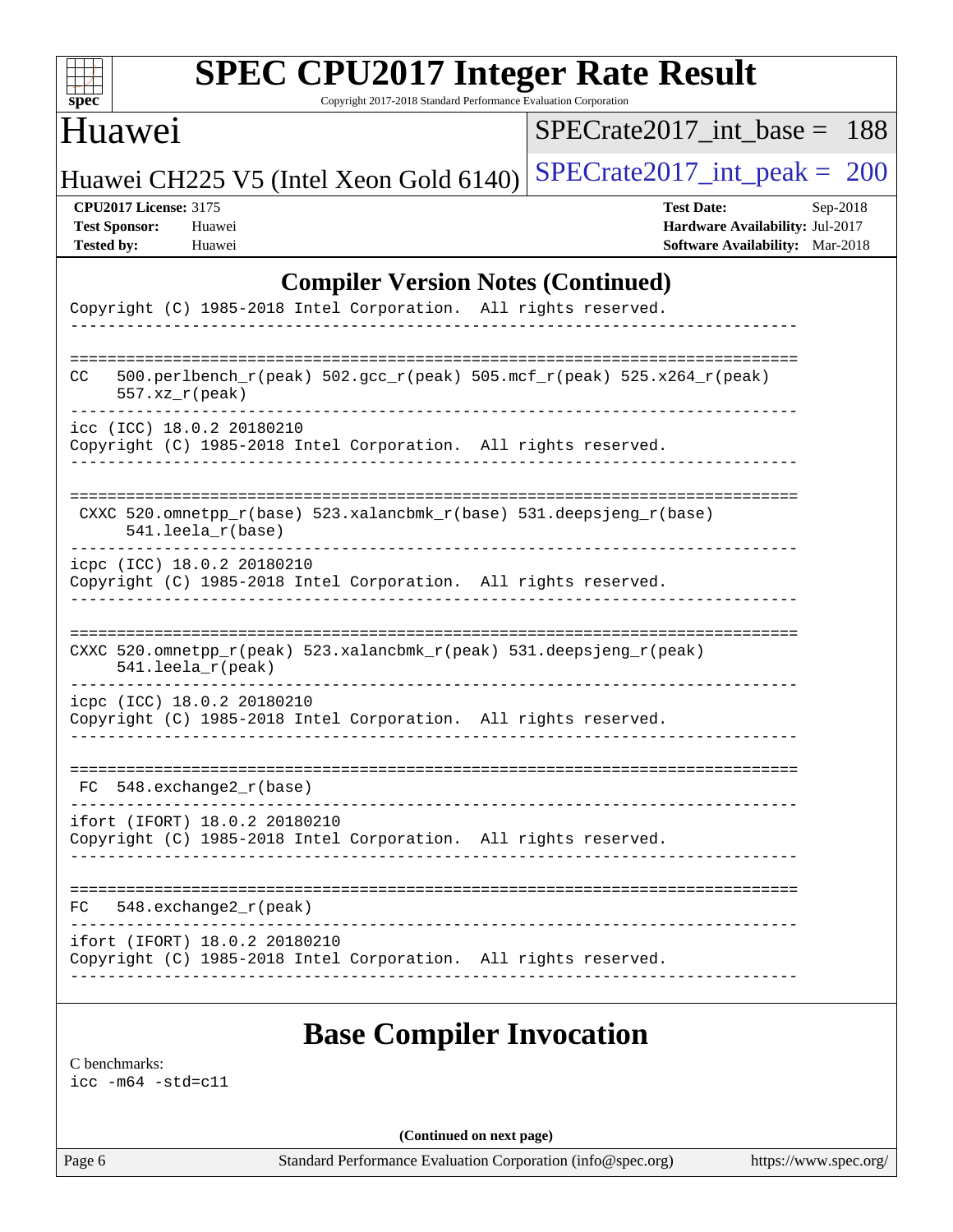

Copyright 2017-2018 Standard Performance Evaluation Corporation

# Huawei

[SPECrate2017\\_int\\_base =](http://www.spec.org/auto/cpu2017/Docs/result-fields.html#SPECrate2017intbase) 188

Huawei CH225 V5 (Intel Xeon Gold  $6140$ ) [SPECrate2017\\_int\\_peak =](http://www.spec.org/auto/cpu2017/Docs/result-fields.html#SPECrate2017intpeak) 200

**[CPU2017 License:](http://www.spec.org/auto/cpu2017/Docs/result-fields.html#CPU2017License)** 3175 **[Test Date:](http://www.spec.org/auto/cpu2017/Docs/result-fields.html#TestDate)** Sep-2018 **[Test Sponsor:](http://www.spec.org/auto/cpu2017/Docs/result-fields.html#TestSponsor)** Huawei **[Hardware Availability:](http://www.spec.org/auto/cpu2017/Docs/result-fields.html#HardwareAvailability)** Jul-2017 **[Tested by:](http://www.spec.org/auto/cpu2017/Docs/result-fields.html#Testedby)** Huawei **[Software Availability:](http://www.spec.org/auto/cpu2017/Docs/result-fields.html#SoftwareAvailability)** Mar-2018

# **[Base Compiler Invocation \(Continued\)](http://www.spec.org/auto/cpu2017/Docs/result-fields.html#BaseCompilerInvocation)**

[C++ benchmarks:](http://www.spec.org/auto/cpu2017/Docs/result-fields.html#CXXbenchmarks) [icpc -m64](http://www.spec.org/cpu2017/results/res2018q4/cpu2017-20181010-09136.flags.html#user_CXXbase_intel_icpc_64bit_4ecb2543ae3f1412ef961e0650ca070fec7b7afdcd6ed48761b84423119d1bf6bdf5cad15b44d48e7256388bc77273b966e5eb805aefd121eb22e9299b2ec9d9)

[Fortran benchmarks](http://www.spec.org/auto/cpu2017/Docs/result-fields.html#Fortranbenchmarks): [ifort -m64](http://www.spec.org/cpu2017/results/res2018q4/cpu2017-20181010-09136.flags.html#user_FCbase_intel_ifort_64bit_24f2bb282fbaeffd6157abe4f878425411749daecae9a33200eee2bee2fe76f3b89351d69a8130dd5949958ce389cf37ff59a95e7a40d588e8d3a57e0c3fd751)

## **[Base Portability Flags](http://www.spec.org/auto/cpu2017/Docs/result-fields.html#BasePortabilityFlags)**

 500.perlbench\_r: [-DSPEC\\_LP64](http://www.spec.org/cpu2017/results/res2018q4/cpu2017-20181010-09136.flags.html#b500.perlbench_r_basePORTABILITY_DSPEC_LP64) [-DSPEC\\_LINUX\\_X64](http://www.spec.org/cpu2017/results/res2018q4/cpu2017-20181010-09136.flags.html#b500.perlbench_r_baseCPORTABILITY_DSPEC_LINUX_X64) 502.gcc\_r: [-DSPEC\\_LP64](http://www.spec.org/cpu2017/results/res2018q4/cpu2017-20181010-09136.flags.html#suite_basePORTABILITY502_gcc_r_DSPEC_LP64) 505.mcf\_r: [-DSPEC\\_LP64](http://www.spec.org/cpu2017/results/res2018q4/cpu2017-20181010-09136.flags.html#suite_basePORTABILITY505_mcf_r_DSPEC_LP64) 520.omnetpp\_r: [-DSPEC\\_LP64](http://www.spec.org/cpu2017/results/res2018q4/cpu2017-20181010-09136.flags.html#suite_basePORTABILITY520_omnetpp_r_DSPEC_LP64) 523.xalancbmk\_r: [-DSPEC\\_LP64](http://www.spec.org/cpu2017/results/res2018q4/cpu2017-20181010-09136.flags.html#suite_basePORTABILITY523_xalancbmk_r_DSPEC_LP64) [-DSPEC\\_LINUX](http://www.spec.org/cpu2017/results/res2018q4/cpu2017-20181010-09136.flags.html#b523.xalancbmk_r_baseCXXPORTABILITY_DSPEC_LINUX) 525.x264\_r: [-DSPEC\\_LP64](http://www.spec.org/cpu2017/results/res2018q4/cpu2017-20181010-09136.flags.html#suite_basePORTABILITY525_x264_r_DSPEC_LP64) 531.deepsjeng\_r: [-DSPEC\\_LP64](http://www.spec.org/cpu2017/results/res2018q4/cpu2017-20181010-09136.flags.html#suite_basePORTABILITY531_deepsjeng_r_DSPEC_LP64) 541.leela\_r: [-DSPEC\\_LP64](http://www.spec.org/cpu2017/results/res2018q4/cpu2017-20181010-09136.flags.html#suite_basePORTABILITY541_leela_r_DSPEC_LP64) 548.exchange2\_r: [-DSPEC\\_LP64](http://www.spec.org/cpu2017/results/res2018q4/cpu2017-20181010-09136.flags.html#suite_basePORTABILITY548_exchange2_r_DSPEC_LP64) 557.xz\_r: [-DSPEC\\_LP64](http://www.spec.org/cpu2017/results/res2018q4/cpu2017-20181010-09136.flags.html#suite_basePORTABILITY557_xz_r_DSPEC_LP64)

# **[Base Optimization Flags](http://www.spec.org/auto/cpu2017/Docs/result-fields.html#BaseOptimizationFlags)**

[C benchmarks](http://www.spec.org/auto/cpu2017/Docs/result-fields.html#Cbenchmarks):

[-Wl,-z,muldefs](http://www.spec.org/cpu2017/results/res2018q4/cpu2017-20181010-09136.flags.html#user_CCbase_link_force_multiple1_b4cbdb97b34bdee9ceefcfe54f4c8ea74255f0b02a4b23e853cdb0e18eb4525ac79b5a88067c842dd0ee6996c24547a27a4b99331201badda8798ef8a743f577) [-xCORE-AVX512](http://www.spec.org/cpu2017/results/res2018q4/cpu2017-20181010-09136.flags.html#user_CCbase_f-xCORE-AVX512) [-ipo](http://www.spec.org/cpu2017/results/res2018q4/cpu2017-20181010-09136.flags.html#user_CCbase_f-ipo) [-O3](http://www.spec.org/cpu2017/results/res2018q4/cpu2017-20181010-09136.flags.html#user_CCbase_f-O3) [-no-prec-div](http://www.spec.org/cpu2017/results/res2018q4/cpu2017-20181010-09136.flags.html#user_CCbase_f-no-prec-div) [-qopt-mem-layout-trans=3](http://www.spec.org/cpu2017/results/res2018q4/cpu2017-20181010-09136.flags.html#user_CCbase_f-qopt-mem-layout-trans_de80db37974c74b1f0e20d883f0b675c88c3b01e9d123adea9b28688d64333345fb62bc4a798493513fdb68f60282f9a726aa07f478b2f7113531aecce732043) [-L/usr/local/je5.0.1-64/lib](http://www.spec.org/cpu2017/results/res2018q4/cpu2017-20181010-09136.flags.html#user_CCbase_jemalloc_link_path64_4b10a636b7bce113509b17f3bd0d6226c5fb2346b9178c2d0232c14f04ab830f976640479e5c33dc2bcbbdad86ecfb6634cbbd4418746f06f368b512fced5394) [-ljemalloc](http://www.spec.org/cpu2017/results/res2018q4/cpu2017-20181010-09136.flags.html#user_CCbase_jemalloc_link_lib_d1249b907c500fa1c0672f44f562e3d0f79738ae9e3c4a9c376d49f265a04b9c99b167ecedbf6711b3085be911c67ff61f150a17b3472be731631ba4d0471706)

[C++ benchmarks:](http://www.spec.org/auto/cpu2017/Docs/result-fields.html#CXXbenchmarks)

[-Wl,-z,muldefs](http://www.spec.org/cpu2017/results/res2018q4/cpu2017-20181010-09136.flags.html#user_CXXbase_link_force_multiple1_b4cbdb97b34bdee9ceefcfe54f4c8ea74255f0b02a4b23e853cdb0e18eb4525ac79b5a88067c842dd0ee6996c24547a27a4b99331201badda8798ef8a743f577) [-xCORE-AVX512](http://www.spec.org/cpu2017/results/res2018q4/cpu2017-20181010-09136.flags.html#user_CXXbase_f-xCORE-AVX512) [-ipo](http://www.spec.org/cpu2017/results/res2018q4/cpu2017-20181010-09136.flags.html#user_CXXbase_f-ipo) [-O3](http://www.spec.org/cpu2017/results/res2018q4/cpu2017-20181010-09136.flags.html#user_CXXbase_f-O3) [-no-prec-div](http://www.spec.org/cpu2017/results/res2018q4/cpu2017-20181010-09136.flags.html#user_CXXbase_f-no-prec-div) [-qopt-mem-layout-trans=3](http://www.spec.org/cpu2017/results/res2018q4/cpu2017-20181010-09136.flags.html#user_CXXbase_f-qopt-mem-layout-trans_de80db37974c74b1f0e20d883f0b675c88c3b01e9d123adea9b28688d64333345fb62bc4a798493513fdb68f60282f9a726aa07f478b2f7113531aecce732043) [-L/usr/local/je5.0.1-64/lib](http://www.spec.org/cpu2017/results/res2018q4/cpu2017-20181010-09136.flags.html#user_CXXbase_jemalloc_link_path64_4b10a636b7bce113509b17f3bd0d6226c5fb2346b9178c2d0232c14f04ab830f976640479e5c33dc2bcbbdad86ecfb6634cbbd4418746f06f368b512fced5394) [-ljemalloc](http://www.spec.org/cpu2017/results/res2018q4/cpu2017-20181010-09136.flags.html#user_CXXbase_jemalloc_link_lib_d1249b907c500fa1c0672f44f562e3d0f79738ae9e3c4a9c376d49f265a04b9c99b167ecedbf6711b3085be911c67ff61f150a17b3472be731631ba4d0471706)

#### [Fortran benchmarks](http://www.spec.org/auto/cpu2017/Docs/result-fields.html#Fortranbenchmarks):

[-Wl,-z,muldefs](http://www.spec.org/cpu2017/results/res2018q4/cpu2017-20181010-09136.flags.html#user_FCbase_link_force_multiple1_b4cbdb97b34bdee9ceefcfe54f4c8ea74255f0b02a4b23e853cdb0e18eb4525ac79b5a88067c842dd0ee6996c24547a27a4b99331201badda8798ef8a743f577) [-xCORE-AVX512](http://www.spec.org/cpu2017/results/res2018q4/cpu2017-20181010-09136.flags.html#user_FCbase_f-xCORE-AVX512) [-ipo](http://www.spec.org/cpu2017/results/res2018q4/cpu2017-20181010-09136.flags.html#user_FCbase_f-ipo) [-O3](http://www.spec.org/cpu2017/results/res2018q4/cpu2017-20181010-09136.flags.html#user_FCbase_f-O3) [-no-prec-div](http://www.spec.org/cpu2017/results/res2018q4/cpu2017-20181010-09136.flags.html#user_FCbase_f-no-prec-div) [-qopt-mem-layout-trans=3](http://www.spec.org/cpu2017/results/res2018q4/cpu2017-20181010-09136.flags.html#user_FCbase_f-qopt-mem-layout-trans_de80db37974c74b1f0e20d883f0b675c88c3b01e9d123adea9b28688d64333345fb62bc4a798493513fdb68f60282f9a726aa07f478b2f7113531aecce732043) [-nostandard-realloc-lhs](http://www.spec.org/cpu2017/results/res2018q4/cpu2017-20181010-09136.flags.html#user_FCbase_f_2003_std_realloc_82b4557e90729c0f113870c07e44d33d6f5a304b4f63d4c15d2d0f1fab99f5daaed73bdb9275d9ae411527f28b936061aa8b9c8f2d63842963b95c9dd6426b8a) [-L/usr/local/je5.0.1-64/lib](http://www.spec.org/cpu2017/results/res2018q4/cpu2017-20181010-09136.flags.html#user_FCbase_jemalloc_link_path64_4b10a636b7bce113509b17f3bd0d6226c5fb2346b9178c2d0232c14f04ab830f976640479e5c33dc2bcbbdad86ecfb6634cbbd4418746f06f368b512fced5394) [-ljemalloc](http://www.spec.org/cpu2017/results/res2018q4/cpu2017-20181010-09136.flags.html#user_FCbase_jemalloc_link_lib_d1249b907c500fa1c0672f44f562e3d0f79738ae9e3c4a9c376d49f265a04b9c99b167ecedbf6711b3085be911c67ff61f150a17b3472be731631ba4d0471706)

# **[Peak Compiler Invocation](http://www.spec.org/auto/cpu2017/Docs/result-fields.html#PeakCompilerInvocation)**

[C benchmarks \(except as noted below\)](http://www.spec.org/auto/cpu2017/Docs/result-fields.html#Cbenchmarksexceptasnotedbelow): [icc -m64 -std=c11](http://www.spec.org/cpu2017/results/res2018q4/cpu2017-20181010-09136.flags.html#user_CCpeak_intel_icc_64bit_c11_33ee0cdaae7deeeab2a9725423ba97205ce30f63b9926c2519791662299b76a0318f32ddfffdc46587804de3178b4f9328c46fa7c2b0cd779d7a61945c91cd35)

**(Continued on next page)**

Page 7 Standard Performance Evaluation Corporation [\(info@spec.org\)](mailto:info@spec.org) <https://www.spec.org/>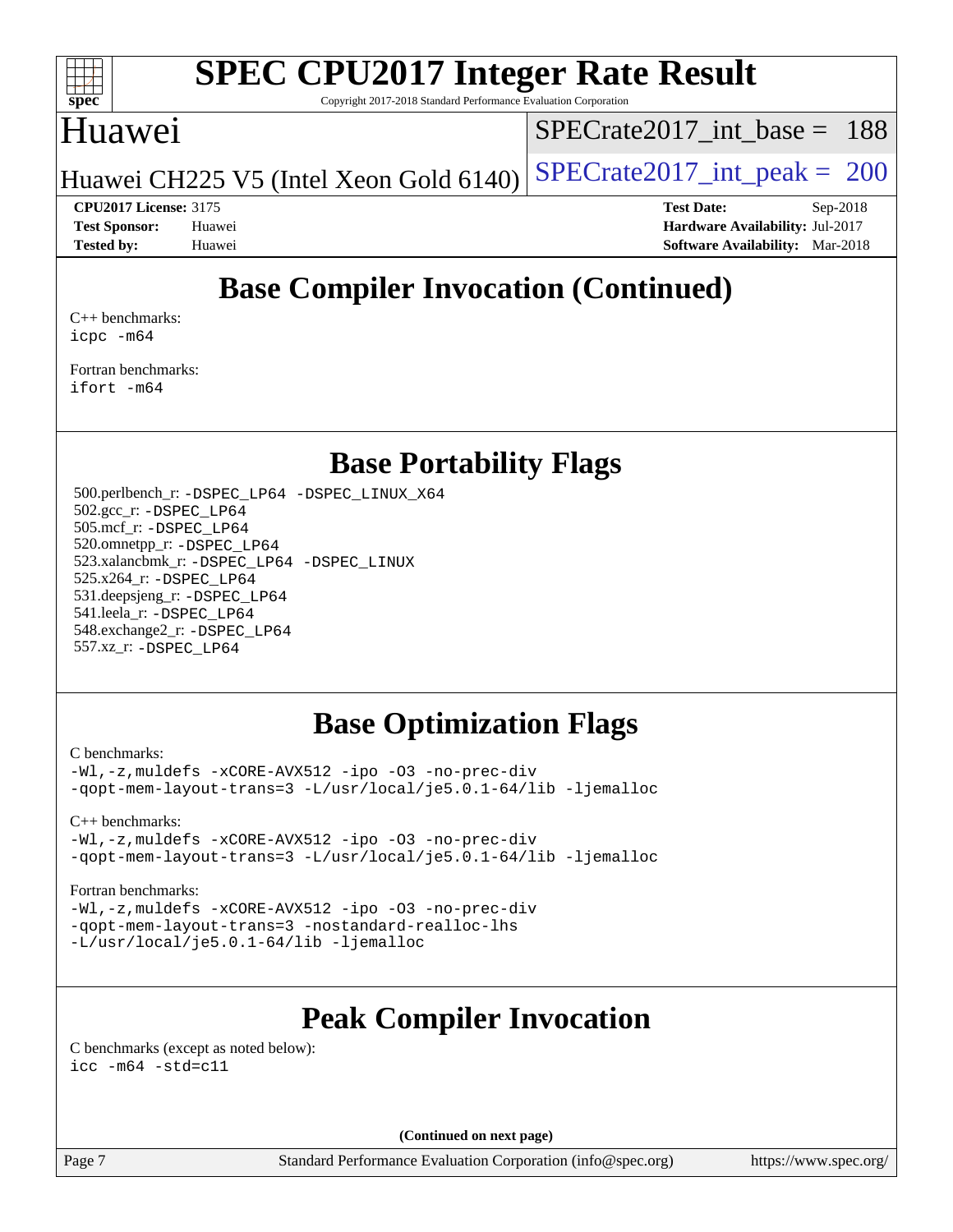

Copyright 2017-2018 Standard Performance Evaluation Corporation

# Huawei

[SPECrate2017\\_int\\_base =](http://www.spec.org/auto/cpu2017/Docs/result-fields.html#SPECrate2017intbase) 188

Huawei CH225 V5 (Intel Xeon Gold  $6140$ ) [SPECrate2017\\_int\\_peak =](http://www.spec.org/auto/cpu2017/Docs/result-fields.html#SPECrate2017intpeak) 200

**[CPU2017 License:](http://www.spec.org/auto/cpu2017/Docs/result-fields.html#CPU2017License)** 3175 **[Test Date:](http://www.spec.org/auto/cpu2017/Docs/result-fields.html#TestDate)** Sep-2018 **[Test Sponsor:](http://www.spec.org/auto/cpu2017/Docs/result-fields.html#TestSponsor)** Huawei **[Hardware Availability:](http://www.spec.org/auto/cpu2017/Docs/result-fields.html#HardwareAvailability)** Jul-2017 **[Tested by:](http://www.spec.org/auto/cpu2017/Docs/result-fields.html#Testedby)** Huawei **[Software Availability:](http://www.spec.org/auto/cpu2017/Docs/result-fields.html#SoftwareAvailability)** Mar-2018

# **[Peak Compiler Invocation \(Continued\)](http://www.spec.org/auto/cpu2017/Docs/result-fields.html#PeakCompilerInvocation)**

502.gcc\_r: [icc -m32 -std=c11 -L/home/prasadj/specdev/IC18u2\\_Internal/lin\\_18\\_0\\_20180210/compiler/lib/ia32\\_lin](http://www.spec.org/cpu2017/results/res2018q4/cpu2017-20181010-09136.flags.html#user_peakCCLD502_gcc_r_intel_icc_a481ac844e7127046fad14d498c730a1848fa901fbbb2c3dfdd5e9fbbac777c8009953946d55d8b6afe8ed0da70dd2b4f8dedbdf7ab1ee211ba70d24a5d89f85)

[C++ benchmarks \(except as noted below\):](http://www.spec.org/auto/cpu2017/Docs/result-fields.html#CXXbenchmarksexceptasnotedbelow)

[icpc -m64](http://www.spec.org/cpu2017/results/res2018q4/cpu2017-20181010-09136.flags.html#user_CXXpeak_intel_icpc_64bit_4ecb2543ae3f1412ef961e0650ca070fec7b7afdcd6ed48761b84423119d1bf6bdf5cad15b44d48e7256388bc77273b966e5eb805aefd121eb22e9299b2ec9d9)

523.xalancbmk\_r: [icpc -m32 -L/home/prasadj/specdev/IC18u2\\_Internal/lin\\_18\\_0\\_20180210/compiler/lib/ia32\\_lin](http://www.spec.org/cpu2017/results/res2018q4/cpu2017-20181010-09136.flags.html#user_peakCXXLD523_xalancbmk_r_intel_icpc_c6d030cd79af6ea7d6fb64c57e8fe7ae8fe0b96fc5a3b3f4a10e3273b3d7fa9decd8263f6330cef23f751cb093a69fae84a2bf4c243500a8eed069248128076f)

#### [Fortran benchmarks](http://www.spec.org/auto/cpu2017/Docs/result-fields.html#Fortranbenchmarks):

[ifort -m64](http://www.spec.org/cpu2017/results/res2018q4/cpu2017-20181010-09136.flags.html#user_FCpeak_intel_ifort_64bit_24f2bb282fbaeffd6157abe4f878425411749daecae9a33200eee2bee2fe76f3b89351d69a8130dd5949958ce389cf37ff59a95e7a40d588e8d3a57e0c3fd751)

# **[Peak Portability Flags](http://www.spec.org/auto/cpu2017/Docs/result-fields.html#PeakPortabilityFlags)**

 500.perlbench\_r: [-DSPEC\\_LP64](http://www.spec.org/cpu2017/results/res2018q4/cpu2017-20181010-09136.flags.html#b500.perlbench_r_peakPORTABILITY_DSPEC_LP64) [-DSPEC\\_LINUX\\_X64](http://www.spec.org/cpu2017/results/res2018q4/cpu2017-20181010-09136.flags.html#b500.perlbench_r_peakCPORTABILITY_DSPEC_LINUX_X64) 502.gcc\_r: [-D\\_FILE\\_OFFSET\\_BITS=64](http://www.spec.org/cpu2017/results/res2018q4/cpu2017-20181010-09136.flags.html#user_peakPORTABILITY502_gcc_r_file_offset_bits_64_5ae949a99b284ddf4e95728d47cb0843d81b2eb0e18bdfe74bbf0f61d0b064f4bda2f10ea5eb90e1dcab0e84dbc592acfc5018bc955c18609f94ddb8d550002c) 505.mcf\_r: [-DSPEC\\_LP64](http://www.spec.org/cpu2017/results/res2018q4/cpu2017-20181010-09136.flags.html#suite_peakPORTABILITY505_mcf_r_DSPEC_LP64) 520.omnetpp\_r: [-DSPEC\\_LP64](http://www.spec.org/cpu2017/results/res2018q4/cpu2017-20181010-09136.flags.html#suite_peakPORTABILITY520_omnetpp_r_DSPEC_LP64) 523.xalancbmk\_r: [-D\\_FILE\\_OFFSET\\_BITS=64](http://www.spec.org/cpu2017/results/res2018q4/cpu2017-20181010-09136.flags.html#user_peakPORTABILITY523_xalancbmk_r_file_offset_bits_64_5ae949a99b284ddf4e95728d47cb0843d81b2eb0e18bdfe74bbf0f61d0b064f4bda2f10ea5eb90e1dcab0e84dbc592acfc5018bc955c18609f94ddb8d550002c) [-DSPEC\\_LINUX](http://www.spec.org/cpu2017/results/res2018q4/cpu2017-20181010-09136.flags.html#b523.xalancbmk_r_peakCXXPORTABILITY_DSPEC_LINUX) 525.x264\_r: [-DSPEC\\_LP64](http://www.spec.org/cpu2017/results/res2018q4/cpu2017-20181010-09136.flags.html#suite_peakPORTABILITY525_x264_r_DSPEC_LP64) 531.deepsjeng\_r: [-DSPEC\\_LP64](http://www.spec.org/cpu2017/results/res2018q4/cpu2017-20181010-09136.flags.html#suite_peakPORTABILITY531_deepsjeng_r_DSPEC_LP64) 541.leela\_r: [-DSPEC\\_LP64](http://www.spec.org/cpu2017/results/res2018q4/cpu2017-20181010-09136.flags.html#suite_peakPORTABILITY541_leela_r_DSPEC_LP64) 548.exchange2\_r: [-DSPEC\\_LP64](http://www.spec.org/cpu2017/results/res2018q4/cpu2017-20181010-09136.flags.html#suite_peakPORTABILITY548_exchange2_r_DSPEC_LP64) 557.xz\_r: [-DSPEC\\_LP64](http://www.spec.org/cpu2017/results/res2018q4/cpu2017-20181010-09136.flags.html#suite_peakPORTABILITY557_xz_r_DSPEC_LP64)

# **[Peak Optimization Flags](http://www.spec.org/auto/cpu2017/Docs/result-fields.html#PeakOptimizationFlags)**

[C benchmarks](http://www.spec.org/auto/cpu2017/Docs/result-fields.html#Cbenchmarks):

```
 500.perlbench_r: -Wl,-z,muldefs -prof-gen(pass 1) -prof-use(pass 2) -ipo
-xCORE-AVX512 -O3 -no-prec-div -qopt-mem-layout-trans=3
-fno-strict-overflow -L/usr/local/je5.0.1-64/lib
-ljemalloc
 502.gcc_r: -Wl,-z,muldefs -prof-gen(pass 1) -prof-use(pass 2) -ipo
-xCORE-AVX512 -O3 -no-prec-div -qopt-mem-layout-trans=3
-L/usr/local/je5.0.1-32/lib -ljemalloc
 505.mcf_r: basepeak = yes
525.x264<sup>-r:</sup> basepeak = yes
 557.xz_r: basepeak = yes
                                        (Continued on next page)
```
Page 8 Standard Performance Evaluation Corporation [\(info@spec.org\)](mailto:info@spec.org) <https://www.spec.org/>